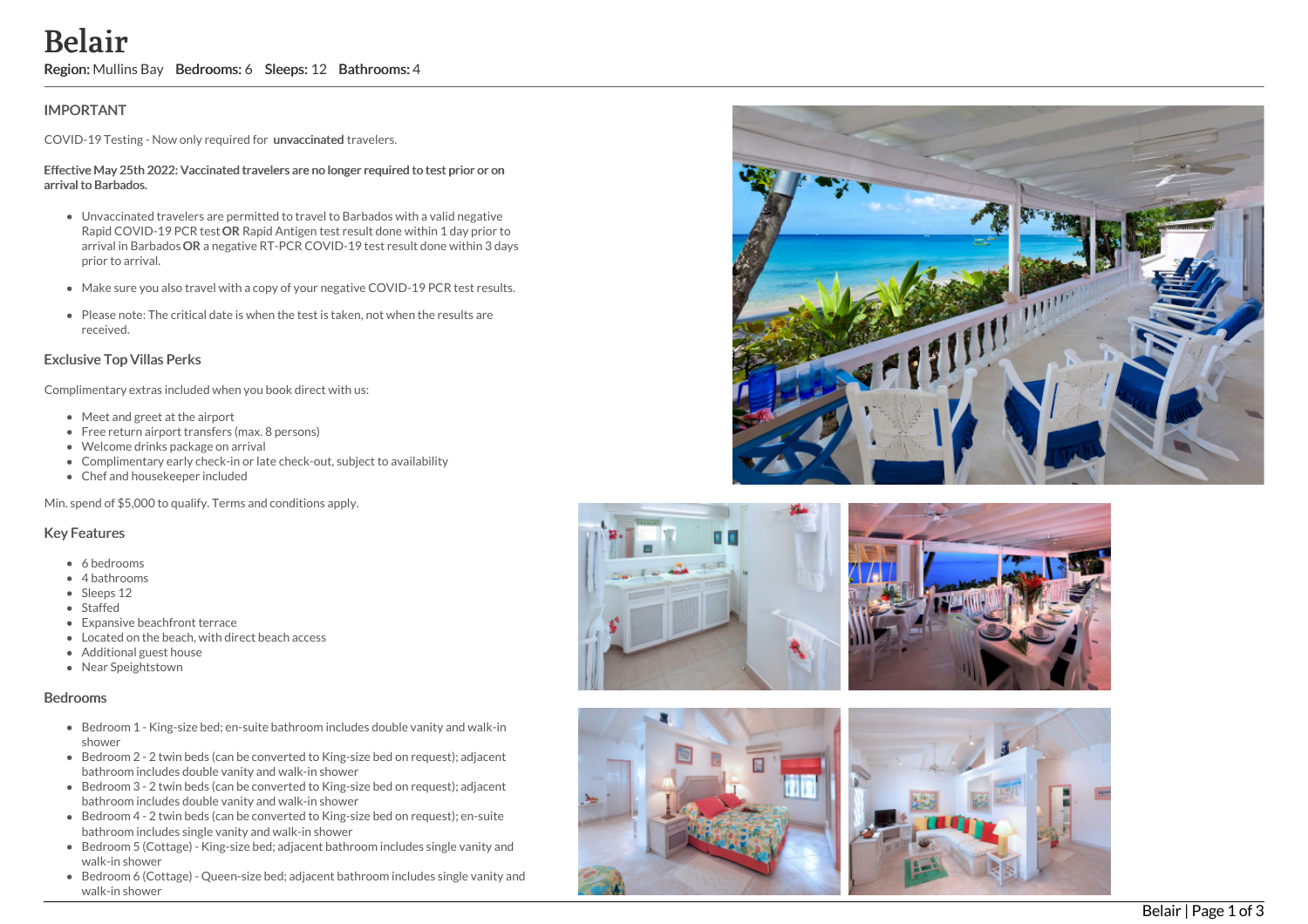## Living area

- Fully equipped kitchen
- 2 living areas with comfortable sofa seating
- Wet bar with stools
- Guest house with living area and kitchenette

## Outside area

- Beachfront covered terrace with seating and dining areas
- **Sunloungers**
- Ocean views

## General

- Air conditioning in bedrooms
- Ceiling fans throughout
- Complimentary wifi
- $\bullet$  Private parking
- Use of facilities at Sugar Hill inclusive of tennis courts, gym and pool